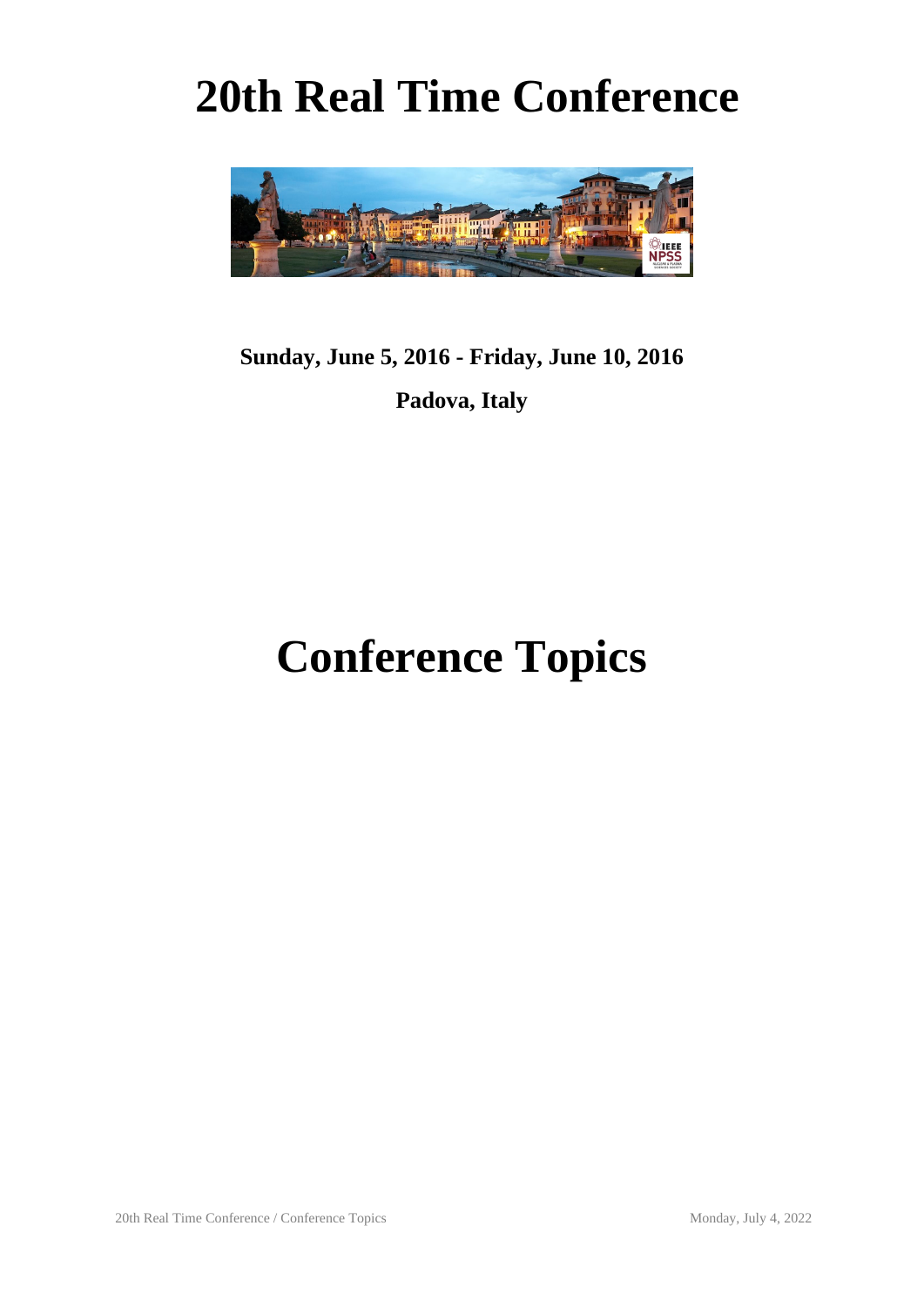<span style="font-size:16px"><span style="font-family:verdana,geneva,sans-serif">RT2016 is an interdisciplinary conference on realtime data acquisition and computing applications in the physical sciences. These applications include</span></span>

<span style="font-size:16px"><span style="font-family:verdana,geneva,sans-serif">High energy physics</span></span>

<span style="font-size:16px"><span style="font-family:verdana,geneva,sans-serif">Nuclear physics</span></span>

<span style="font-size:16px"><span style="font-family:verdana,geneva,sans-serif">Astrophysics and astroparticle physics</span></span>

<span style="font-size:16px"><span style="font-family:verdana,geneva,sans-serif">Nuclear fusion</span></span>

<span style="font-size:16px"><span style="font-family:verdana,geneva,sans-serif">Medical physics</span></span>

<span style="font-size:16px"><span style="font-family:verdana,geneva,sans-serif">Space instrumentation</span></span>

<span style="font-size:16px"><span style="font-family:verdana,geneva,sans-serif">Nuclear power instrumentation</span></span>

<span style="font-size:16px"><span style="font-family:verdana,geneva,sans-serif">Realtime security and safety</span></span>

<span style="font-size:16px"><span style="font-family:verdana,geneva,sans-serif">General Radiation Instrumentation</span></span>

**<span style="font-size:22px"><span style="font-family:verdana,geneva,sans-serif">Topics</span></span>**

<span style="font-size:16px"><span style="font-family:verdana,geneva,sans-serif">Specific topics include (but are certainly not limited to) the list shown below. </span></span>

#### **Emerging Technologies / Feedback on Experience**

Hardware, software, tools, and techniques / Lessons learned from successes and failures.

#### **New Standards**

Standard such as ACTA/μTCA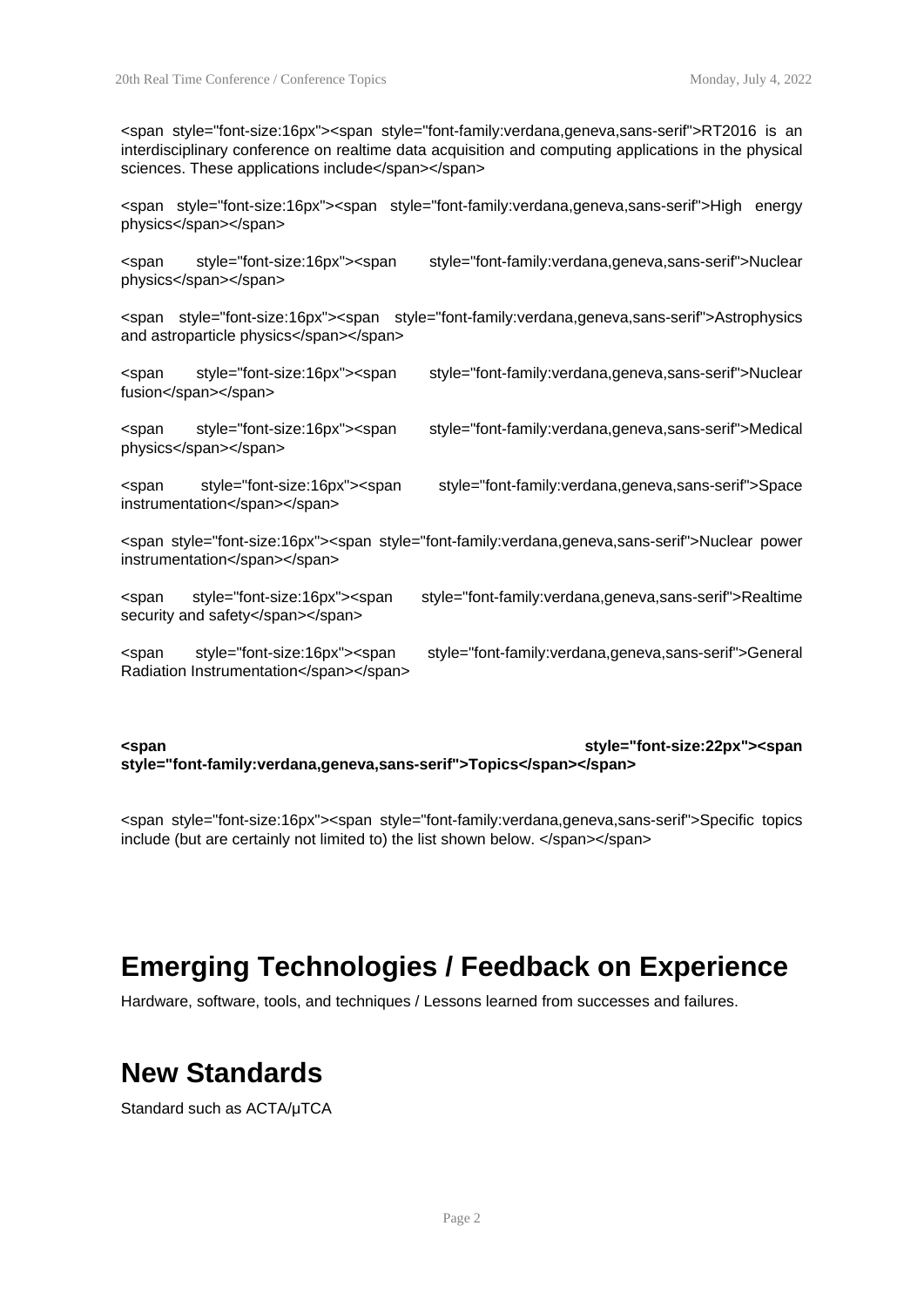#### **Data Acquisition**

Readout data paths and system architectures as well as conceptual design for future instruments (machines and detectors)

### **Real Time Safety and Security**

For small and large instruments

#### **Upgrades**

Improvement of existing large and small systems.

#### **Control, Monitoring,Test and Real Time Diagnostics Systems**

For small and large instruments.

### **Trigger Systems**

As applied to the physical sciences.

### **Real Time System Architectures and Intelligent Signal Processing**

Includes system architectures dealing with realtime data acquisition, extraction, compression, intelligent signal processing and storage applied to the physical sciences.

#### **Fast Data Transfer Links and Networks**

Includes every data transfer protocol from local data transfer up to global fast networks with their associated hardware (routers, switches, etc.)

#### **Front End Electronics and Fast Digitizers**

Ultra-fast ADCs, TDCs and Switched Capacitor Arrays in the GHz range and their applications.

#### **Processing Farms**

Processing farms for high level trigger and online selection.